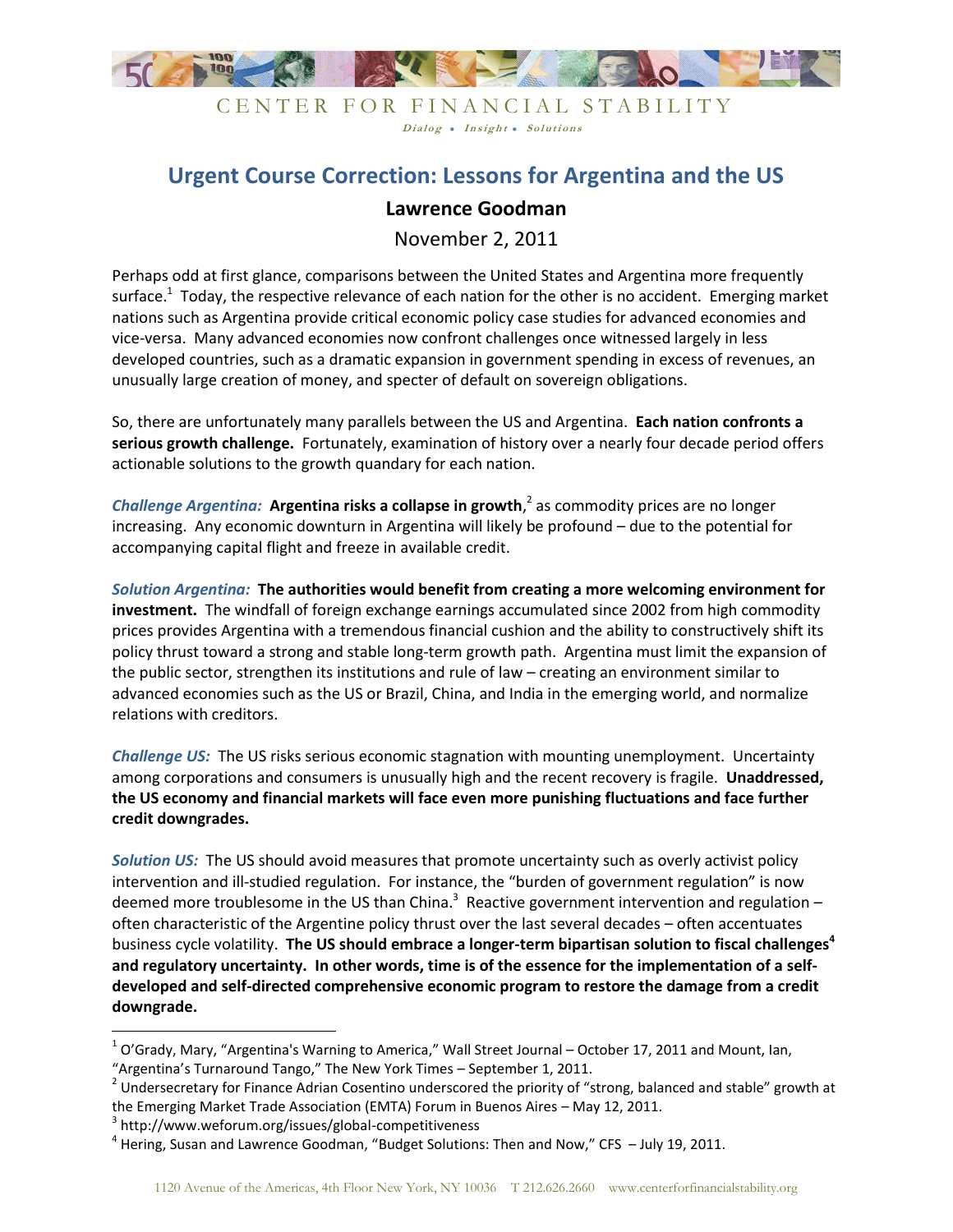

### **Challenges to Economic Growth**

 $\overline{a}$ 

# **The US and Argentina confront serious growth challenges ahead. The US faces the threat of no growth and economic stagnation, whereas Argentina risks collapse of economic activity.**

The US faces an uphill road to recovery. The recent recession was far deeper than we have seen historically and extended over a longer period (see Figure 1). For example, the average recession witnessed between 1950 and 2005 lasted for only two quarters and was accompanied by an annualized slide of 3.1% to 3.7%. In contrast, the recent recession extended a full four quarters with a stunning decline of 8.9%. The pace of recovery in subsequent quarters is even more troublesome with growth well below the usual post-recession period and strong evidence of an economy on the verge of a double dip.



Note: The X-axis represents quarters in event time. "0" is the recession start. Source: Bureau of Economic Analysis and Center for Financial Stability Inc.

**Policy uncertainty is at the core of the restrained recovery in the US. Uncertainty surrounding future policy measures and regulations has clearly sidelined investors contemplating an expansion of business operations.** For example, we quantified the level of uncertainty in the US economy through an evaluation of the volatility of the components of GDP in an earlier research report. <sup>5</sup> The conclusion was clear. **The level of uncertainty was higher than at any time since the Korean War.** In fact, previous episodes of high levels of uncertainty often prompted a double dip recession. This is certainly a major risk today.

**The performance of Argentina over the last three decades chronicles intense policy uncertainty and an extraordinarily volatile business cycle.** Interventionist policy stances by officials coupled with swings in commodity prices often unleashed unusually wide fluctuations in economic activity and financial markets. In fact, growth in Argentina over the last 30 years has been substantially more volatile than in the US (see Figure 2), due to fluctuations in policy and commodity prices.

<sup>&</sup>lt;sup>5</sup> Goodman, Lawrence and Yubo Wang, "Uneven, Uncertain and Unusual Recovery," Center for Financial Stability -July 29, 2010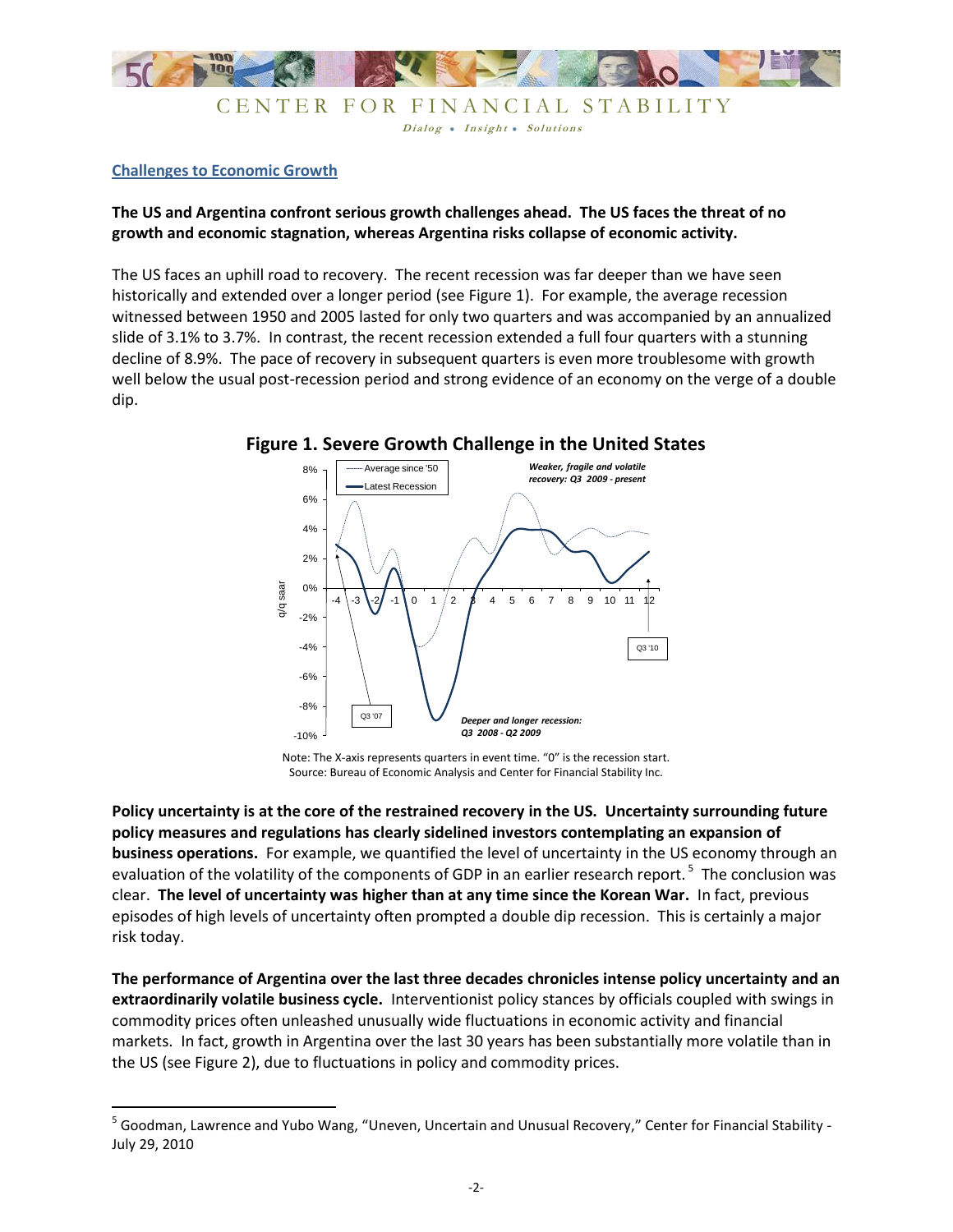

The Argentine economy performed at its best during two distinct periods over the last 30 years (see Figure 2). First, the economy performed extremely well during the market reform period between 1990 and 1998. GDP grew on average by 6.3% during this period that even included a recession in 1995 triggered by the Mexican peso crisis. Second, the recent period between 2002 and the present is also exceptional with average growth of 7.5%.



**Figure 2. Wide Fluctuations in Argentine versus US Growth**

Source: International Monetary Fund and Center for Financial Stability Inc.

At first glance, the present growth burst of 7.5% on average seems far superior to the 6.3% witnessed in the early-to-mid 1990s. However, commodities and commodity related activities drove exports, public revenues, and GDP. For instance, a whopping 165% advance in commodity prices played a major role in driving growth higher between 2002 and the present. Interestingly, commodity prices actually fell by 11% during the market reform period between 1990 and 1998 (see Figure 3), illustrating the favorable impact of policies designed to promote and welcome international and domestic investment.

# **Figure 3. High Commodity Prices or Sound Public Policies Needed for Growth**

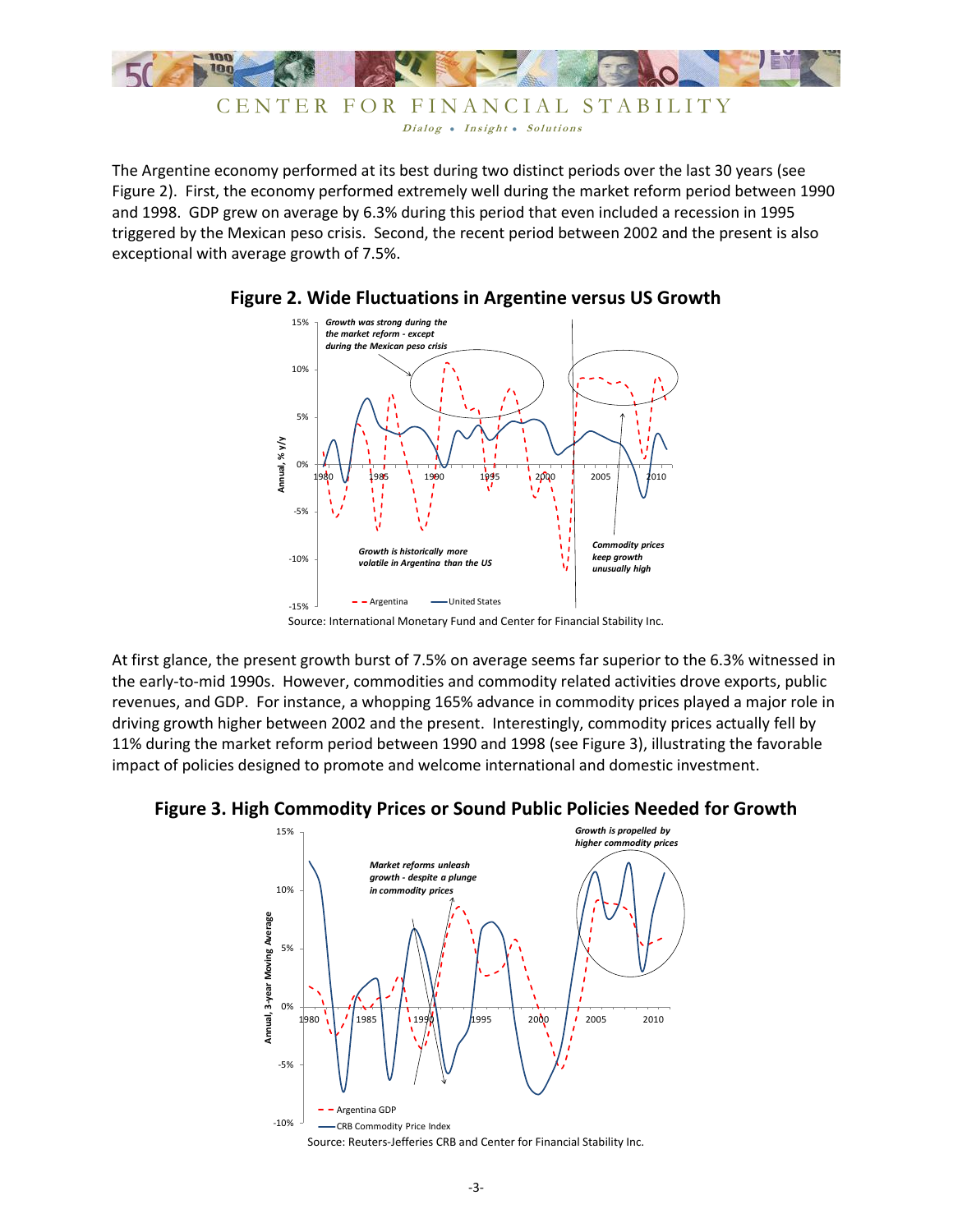

**In other words, Argentina can grow via high commodity prices or a sound policy framework. The former is more variable and subject to the whims of external forces; whereas the latter is more dependable over time.**

**The Argentine economy is now more dependent on continually increasing commodity prices than at any time over the last 10 years (see Figure 3), especially with the growth in the size of the public sector (see Figure 4).** The central government in Argentina now represents nearly 27% of the overall economy up from about 20% before the peso crisis. In fact, public surpluses have already evaporated. Going forward, if commodity prices stabilize at present levels, the expanded public sector will quickly encounter a more pronounced shortfall in revenues. If commodity prices fall, the situation deteriorates dramatically. This is beginning to be the case with respect to wheat, soybeans, and the price of other commodity exports.



**Figure 4. Expanding Governments**

In Argentina, the public expansion took the form of strong public spending initiatives. In fact, Argentina's public expansion since 2002 was the third largest among the top 37 economies followed by the Center for Financial Stability. Only Ecuador and the UK engaged in a more active expansion of the public sector. Portugal and Greece demonstrated the fourth and fifth most aggressive public spending binges during the period. More directly, commodity exporters similar to Argentina such as Canada, Chile, Brazil, and Australia were 20th, 22nd, 24th and 25th on the list. In other words, most commodity exporters demonstrated a minimal-to-no expansion in the size of their government relative to GDP.

# **Participants in the Argentine economy are already nervous. "Hot money" is flowing out (see Figure 5). This signals a lack of confidence in the present policy thrust as well as questions regarding the nation's ability to access foreign exchange in the future.**

"Hot money" capital **inflows** came to a halt late in 2010 and now **outflows** or capital flight is evident. Consistent capital inflows are vital for emerging economies to spur investment and development. In contrast, capital flight or the reversal of hot money threatens to destabilize production, disrupt consumption, and unleash inflation.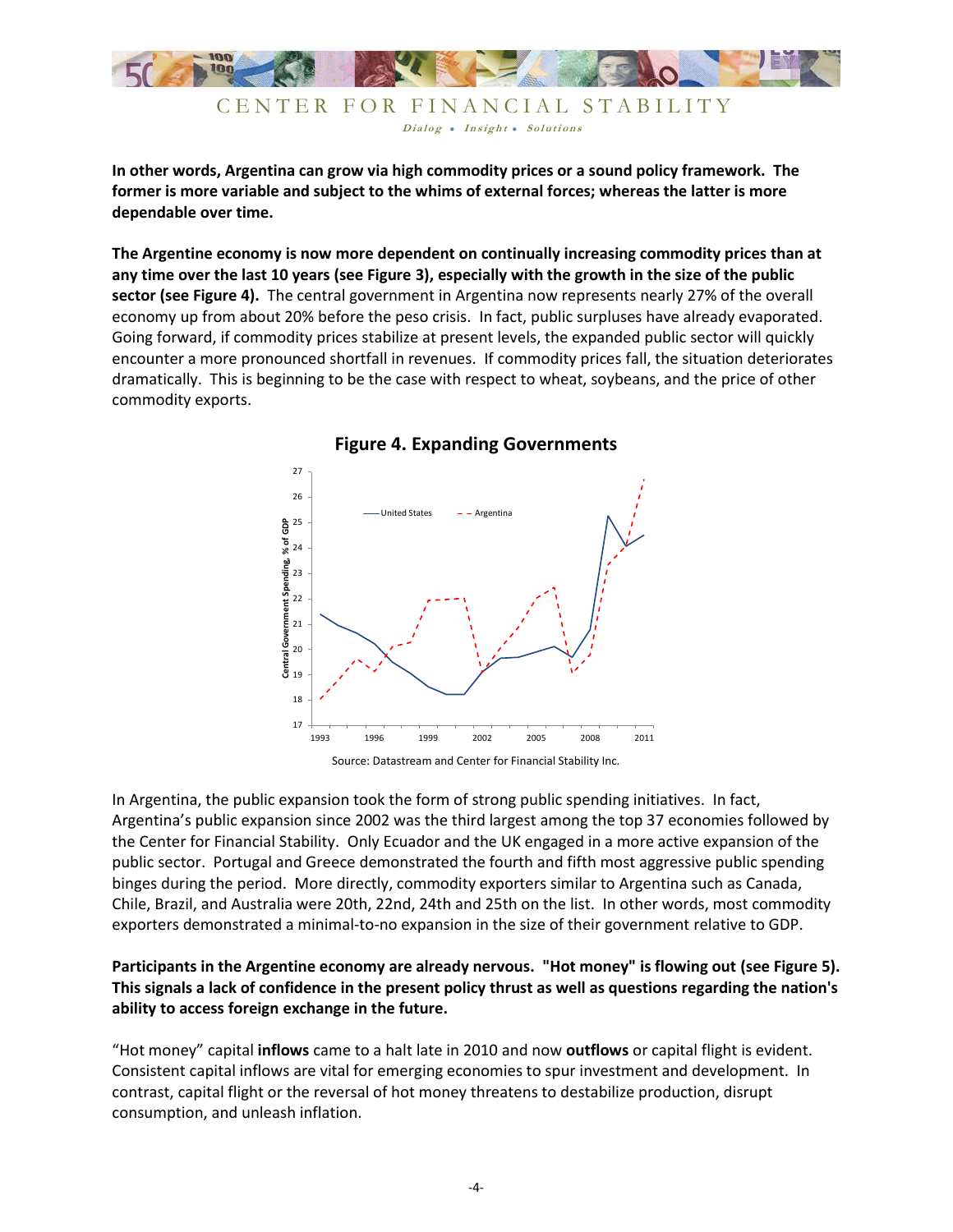



### **Figure 5. Hot Money in Argentina**

Source: Banco Central de la República Argentina and Center for Financial Stability Inc.

**The present policy mix in Argentina promotes capital flight.** First, there is no incentive for investors to keep funds in pesos, as interest rates are negative in real terms. Second, many respected and independent private research institutes place inflation at more than double (around 25%) the official release of 9.9%. Uncertainty surrounding inflation dents investment prospects, as investors appreciate as much certainty as possible in a highly imprecise world. In other words, the degree to which real interest rates are negative is highly uncertain. Likewise, the existence of alternative measures of inflation that are at odds with official releases damages the credibility of government. Lastly, Argentina's track record of creating an environment conducive to long-term investment is dismal. With commodity price gains on the wane, it is no wonder that capital is beginning to flee.

### **Most fortunately for Argentina, pressing risks potentially leading to instability can be reversed.**

**Unfortunately, the expansion of the US public sector parallels the Argentine experience.** As a point of comparison, the US public sector spending spree was the eighth largest between 2002 and 2011. In other words, the US will also encounter serious challenges in coming weeks-to-months as fiscal policy wields less force to lever growth and added expansion potentially results in longer-term damage to the economy.

**Capital flight is not presently an issue for the US. However, major central banks have dramatically altered their foreign exchange reserve management strategies to de-emphasize holdings of US dollars in favor of a wider range of currencies** – despite the recent "flight to quality" assets by many market participants.<sup>6</sup> For example, official purchases of US government debt have fallen from peak inflows in 2008. Similarly, the foreign private sector is demonstrating more skittishness regarding investment into the US (see Figure 6).

l

 $^6$  Goodman, Lawrence, "The New "International Currency System," Center for Financial Stability - January 21, 2011.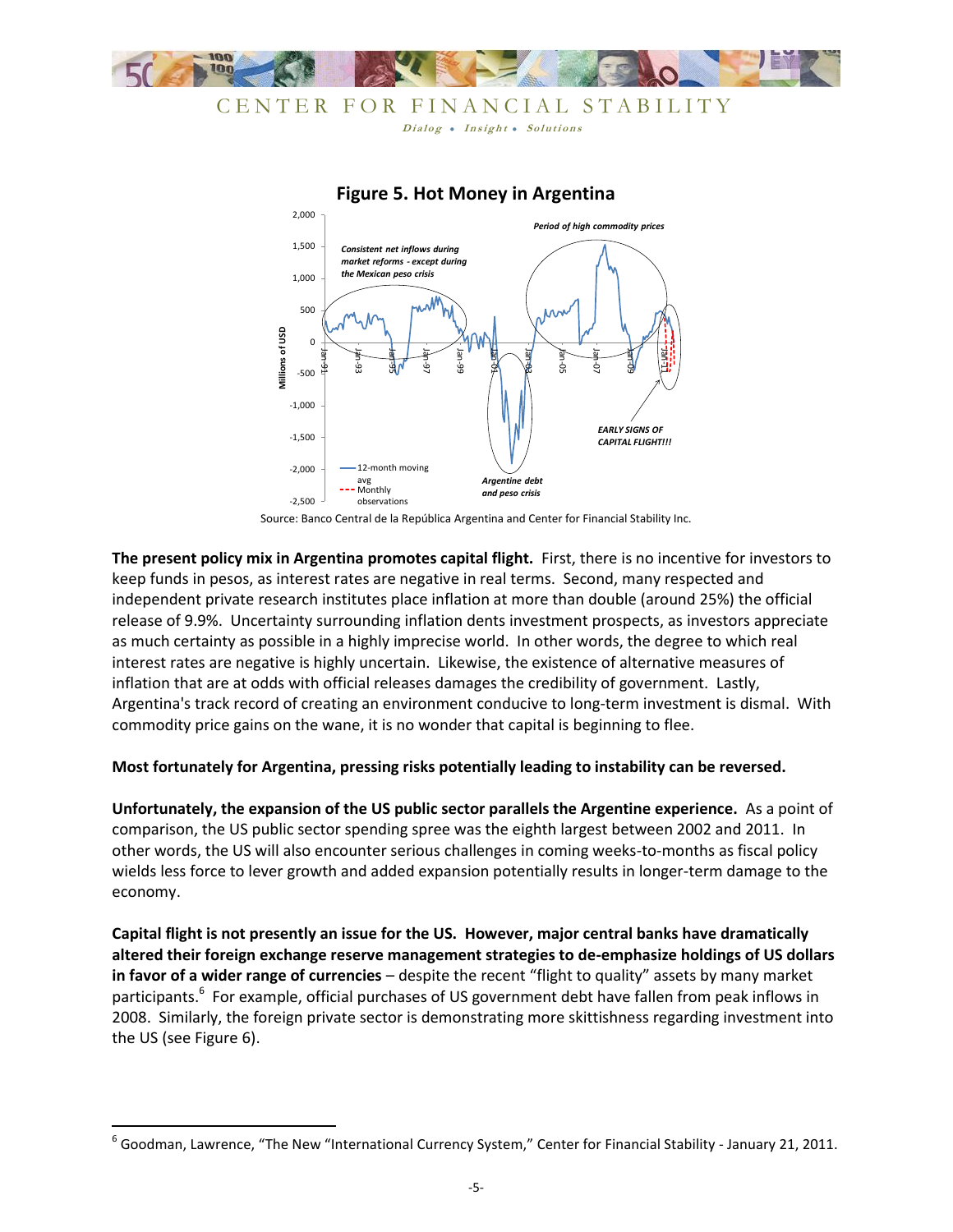



# **Figure 6. Less Secure Capital Flows into the US**

### **The Power of Institutions and the Rule of Law**

In difficult times, the strength of institutions is vital for attracting and maintaining foreign and domestic capital alike. Fragile institutions coupled with faulty fundamentals present a recipe for volatile growth or excessively deep recessions.

Well before the most recent crisis, Larry Summers highlighted three factors imperative for economic growth. They include a nation's ability to: 1) "integrate with the global economy through trade and investment," 2) "maintain sustainable government finances and sound money," and 3) **"put in place an institutional environment in which contracts can be enforced and property rights can be established."**<sup>7</sup>

Sound macro management and trade policy largely accounts for the first two factors cited by Summers. Although complex, many mechanisms exist to assess macro fundamentals - as we have sketched in the earlier part of the paper. In the first factor, Summers highlights the need for a nation to "integrate" with the global economy via trade and investment. Evaluation in the case of Argentina is somewhat difficult, as the commodity trade naturally helps "integrate" the nation with the rest of the world. However, Argentina's "integration" with the rest of the world is impaired, due largely to its repudiation of contracts as well as restricted involvement with international agencies such as the IMF. From a country analysis and sovereign risk perspective, these shortcomings are more appropriately bunched and addressed in the third factor cited by Summers - the power of institutions and the rule of law.

The power of institutions and the rule of law are more complex to evaluate. However, the World Economic Forum's Global Competitiveness Index (GCI)<sup>8</sup> provides rich detail on 12 "pillars" of competitiveness ranging from institutions to health to innovation, etc. Although the overall GCI index is of interest, details from the survey provide a powerful glimpse into specific structural areas within a nation.

Source: Bureau of Economic Analysis and Center for Financial Stability Inc.

 7 Summers, Lawrence, "Godkin Lectures," Harvard University, Kennedy School of Government, 2003.

<sup>8</sup> http://www.weforum.org/issues/global-competitiveness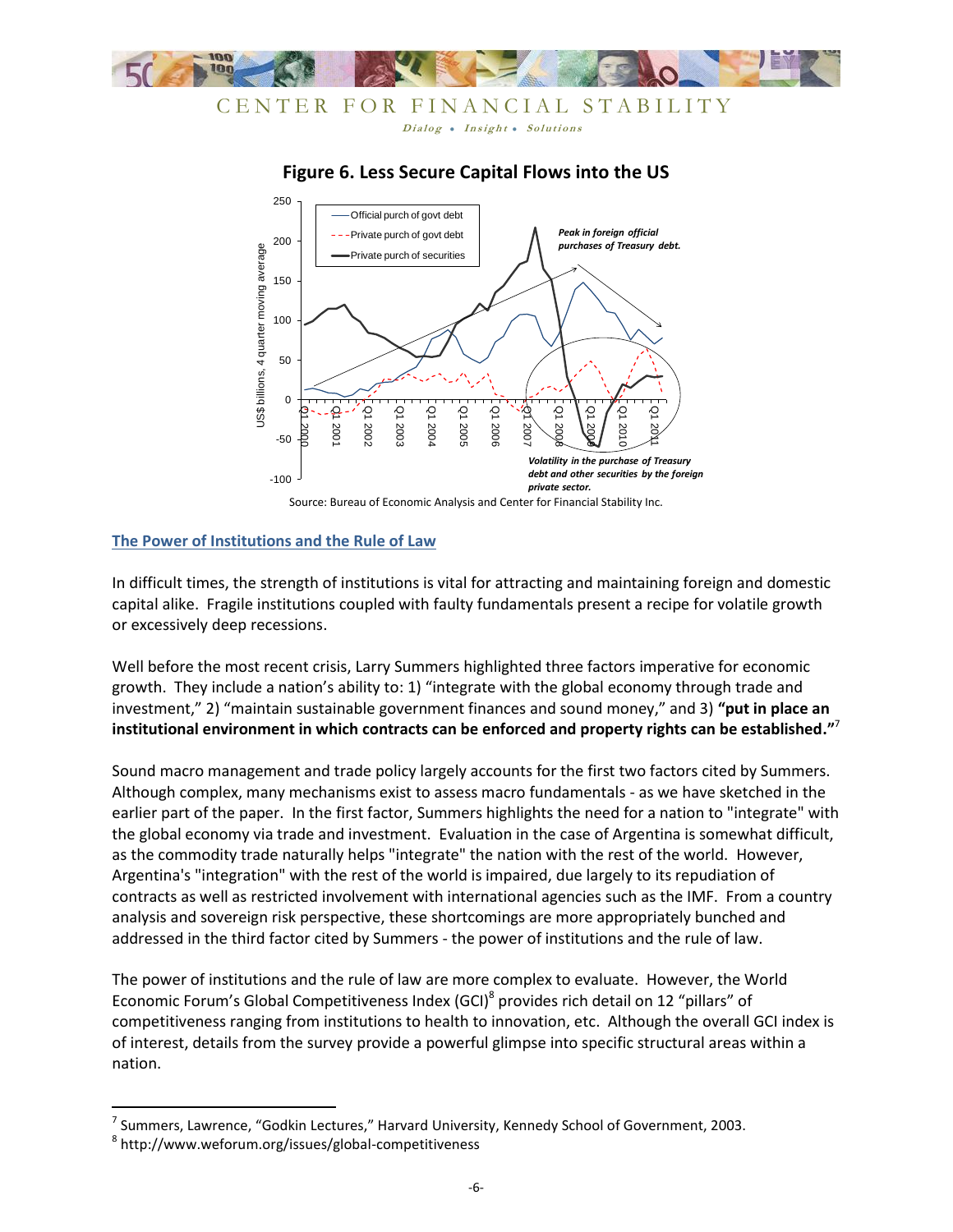

### CENTER FOR FINANCIAL STABILITY Dialog • Insight • Solutions

**We delve deeper into the many GCI components to create our own country indicator of the power of "Institutions and Rule of Law" or IRL (see Figure 7).** Although education, health, technological readiness, innovation, etc. are critical for individual investments, a more circumscribed evaluation of the rule of law is vital especially during times when a nation is challenged by the threat of capital flight.

|                                                                                          | US | China | India | Brazil | Russia | <b>Argentina</b> |
|------------------------------------------------------------------------------------------|----|-------|-------|--------|--------|------------------|
| Property rights                                                                          | 39 | 41    | 69    | 59     | 130    | 133              |
| Burden of government regulation                                                          | 58 | 21    | 96    | 142    | 132    | 131              |
| Efficiency of legal framework in settling disputes                                       | 36 | 42    | 64    | 75     | 123    | 124              |
| Efficacy of corporate boards                                                             | 26 | 77    | 80    | 49     | 123    | 110              |
| Strength of investor protection                                                          | 5  | 77    | 36    | 60     | 77     | 93               |
| <b>IRL</b>                                                                               | 33 | 52    | 69    | 77     | 117    | 118              |
| GCI                                                                                      | 5  | 26    | 56    | 53     | 66     | 85               |
| Alata: Canusa pengenah pendidang - Larrian / biaban sengan pengenah larri / biab pial. . |    |       |       |        |        |                  |

# **Figure 7. Institutions and Rule of Law (IRL) Index, 2010-11**

Note: Scores represent rankings. Lower / higher scores represent low / high risk. Source: WEF Global Competitiveness Index and Center for Financial Stability Inc.

**Not surprisingly, Argentina compares poorly vis-à-vis the US. Even a fuller and fairer comparison with Brazil, Russia, India, and China (the "BRICs") demonstrates profound institutional weakness.** Argentina has an IRL rank of 118 out of 142 countries or the highest among the countries evaluated in our study. Argentina's performance is the weakest in enforcement of "property rights, "efficiency of legal framework in settling disputes," and the "strength of investor protection." In the evaluation of "efficacy of corporate boards," only Russia demonstrates a modestly poorer performance than Argentina.

Interestingly, the "burden of government regulation" is most pressing in Brazil and Russia. The government regulation category measures how difficult it is for businesses in the specified country to "comply with governmental administrative requirements."



# **Figure 8. Burden of Government Regulation, 2010-11**

Note: 1 = extremely burdensome, 7 = not burdensome at all Source: WEF Global Competitiveness Index and Center for Financial Stability Inc.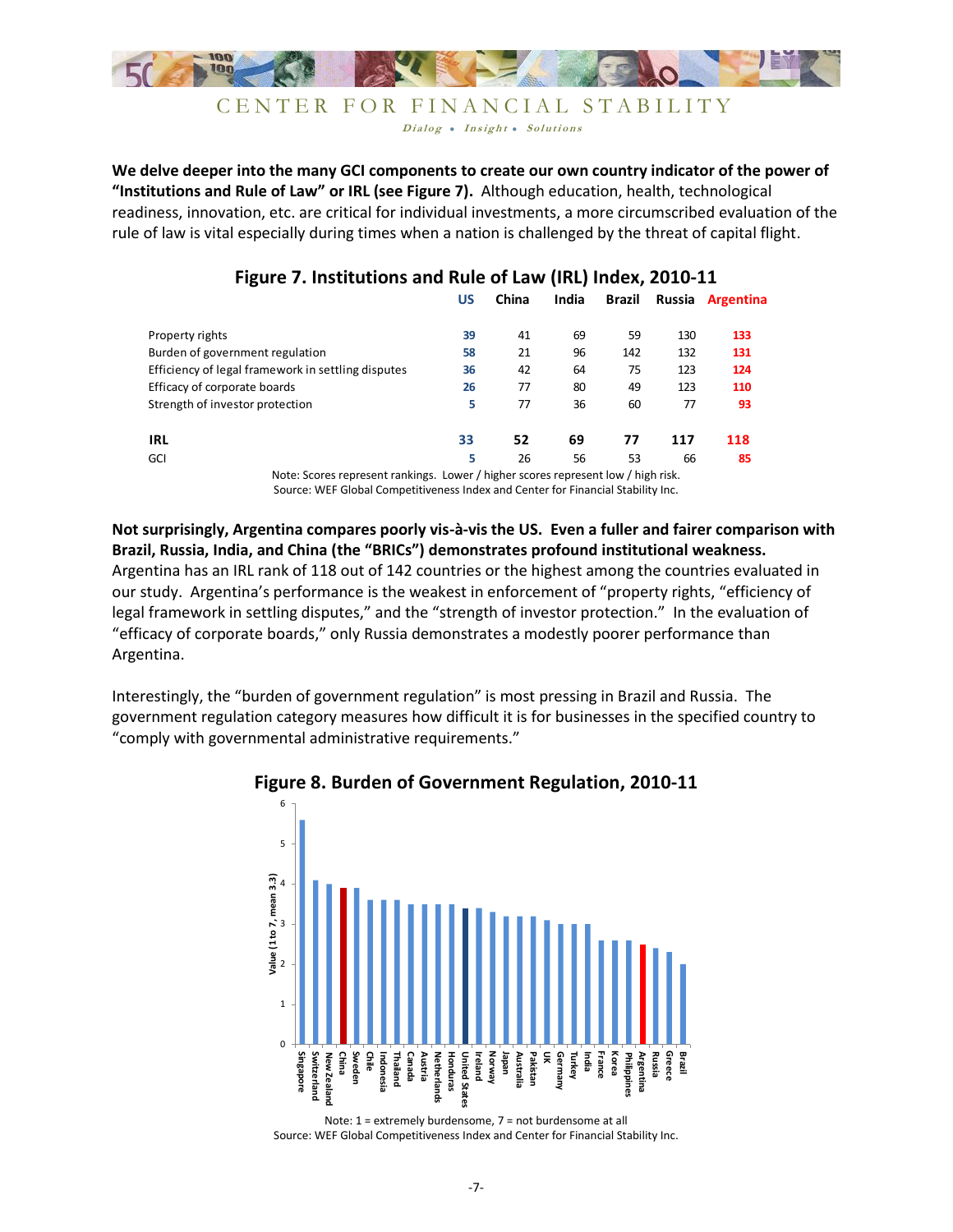

CENTER FOR FINANCIAL STABILITY Dialog . Insight . Solutions

**Surprisingly, government regulation in the US is unexpectedly burdensome especially in comparison**  with China. The US is the 58<sup>th</sup> least encumbered by regulation in contrast to China, which is the 21<sup>st</sup> least burdened nation (see Figure 7). Likewise, government regulation is the area where the US performs the worst among the five components in the IRL index. Regulation in the US is deemed more crippling for business than in many nations such as Singapore, Switzerland, New Zealand, Sweden, Chile, and others (see Figure 8).

Unfortunately, the GCI survey provides a snapshot of only the present situation in a particular nation. Officials and market participants would clearly benefit from an assessment over time – which is virtually impossible to create with the available GCI data. Fortunately, the Transparency International Corruptions Perception Index (CPI)<sup>9</sup> provides a mechanism for gauging shifts over time in relative levels of corruption (see Figure 9). Although the CPI is a highly imperfect proxy for competitiveness or institutions and the rule of law, the concepts are similar in tracking the openness and ease of conducting business.



**Figure 9. Corruption Perceptions Index, 2010-11**

**The results of the CPI over time are somewhat concerning for the US and highly troubling for**  Argentina. The US went from the 14<sup>th</sup> to the 22<sup>nd</sup> least corrupt nation at present in survey of 178 countries. Similarly, Argentina went from the  $52<sup>nd</sup>$  to the  $105<sup>th</sup>$  least corrupt nation by 2010-11.

### **The Future: Practical Policy Measures**

l

## **Ironically, the solution to Argentina's growth risks is easier to implement and more direct than comparable measures requisite to meet presently pressing challenges in the US.**

Argentina must welcome investors. Opportunities in Argentina are vast and potential rewards (for society as well as investors) are handsome. Argentina is a prosperous nation, with potential for sustained and consistent growth in commodity and non-commodity sectors alike. **To unleash the potential of the Argentine economy:**

<sup>9</sup> http://www.transparency.org/policy\_research/surveys\_indices/cpi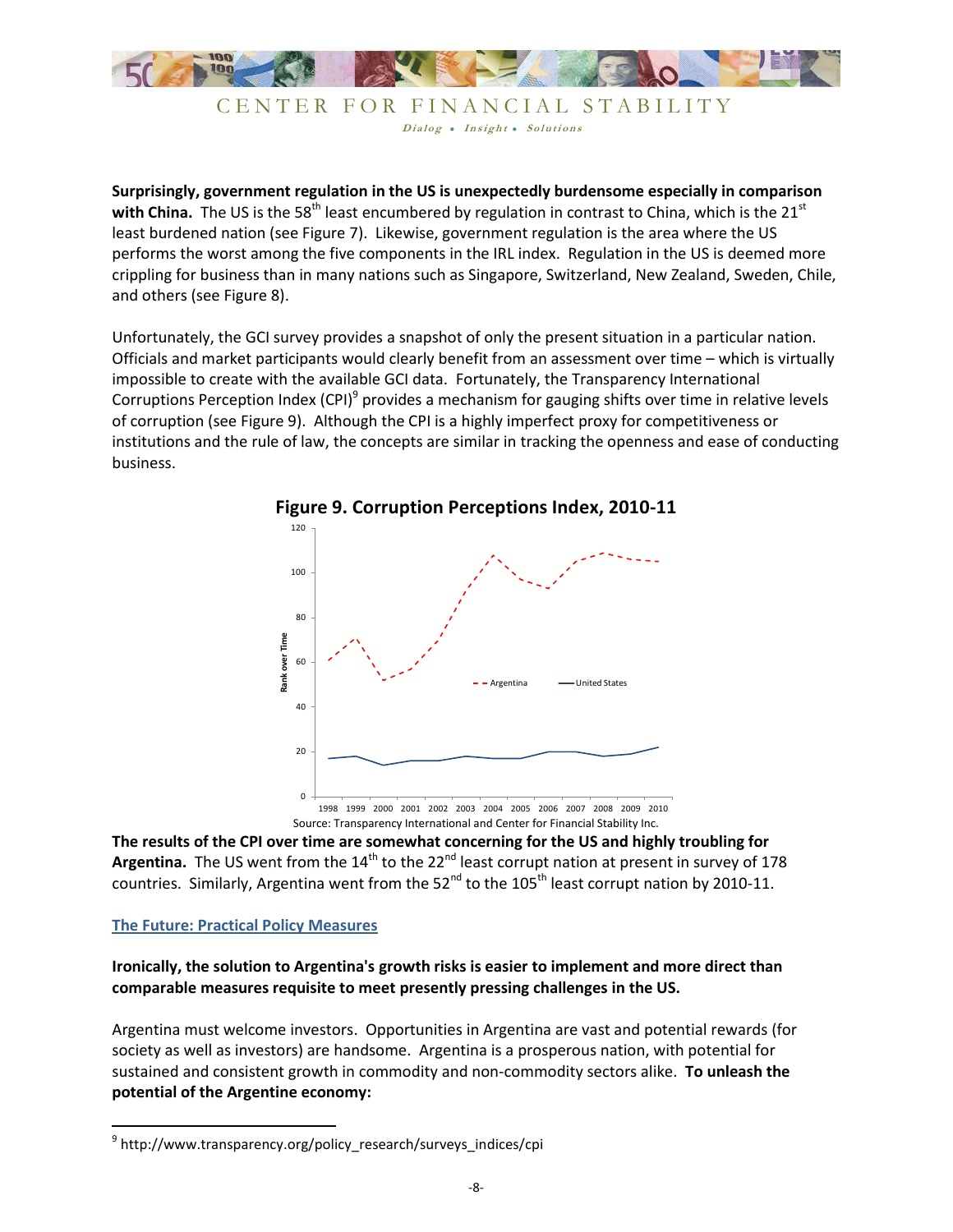

```
 First, the authorities must immediately limit the expansion of the public sector. Growth in 
government spending is prompting a shift in the fiscal balance from a surplus of 2.6% in 2004 to 
an expected deficit of 2.0% in 2011 (see Figure 10). Similarly, public spending is boosting 
demand for imports. With a halt in commodity price gains, export growth is suspended and the 
current account balance is now expected to register a deficit of 0.1% of GDP in 2011 – down
```
Based on our estimates, the Argentine peso is undervalued based on official inflation estimates and appropriately valued based on assumptions from private entities. This should help restore stability to the external accounts. Similarly, if restraint is restored to public spending, import demand will remain limited and capital flight will cease and potentially be reversed.



## **Figure 10. Surpluses Swing to Deficits**

Source: International Monetary Fund and Center for Financial Stability Inc.

- **Second, Argentina would benefit from strengthening its institutions and demonstrating leadership in resolving international and domestic legal disputes.** Presently, disputes with the government of Argentina exist in countries as far reaching as the United States, Germany, Italy, Japan, France, Belgium, Switzerland, Luxemburg, and even Argentina. $^{10}$
- **Lastly, Argentina would benefit from normalizing relations with creditors.** At present, the timing is ideal. Argentina will need future access to international capital markets as well as credit from friendly bilateral nations. Meaningful credits will be difficult to secure with arrears of \$6.4 billion to the Paris Club group of official creditors.<sup>11</sup> Similarly, relations with creditors will improve via repaying or rescheduling arrears to private creditors of \$11.3 billion. Balance of payments surpluses earned over the last few years coincident with strong commodity prices positions the nation well to use resources to restructure past due obligations to other governments as well as private creditors.

l

from a surplus of 8.6% in 2002.

<sup>&</sup>lt;sup>10</sup> "Annual Report of the Republic of Argentina," United States Securities and Exchange Commission, September 30, 2011.

<sup>11</sup> http://www.clubdeparis.org/en/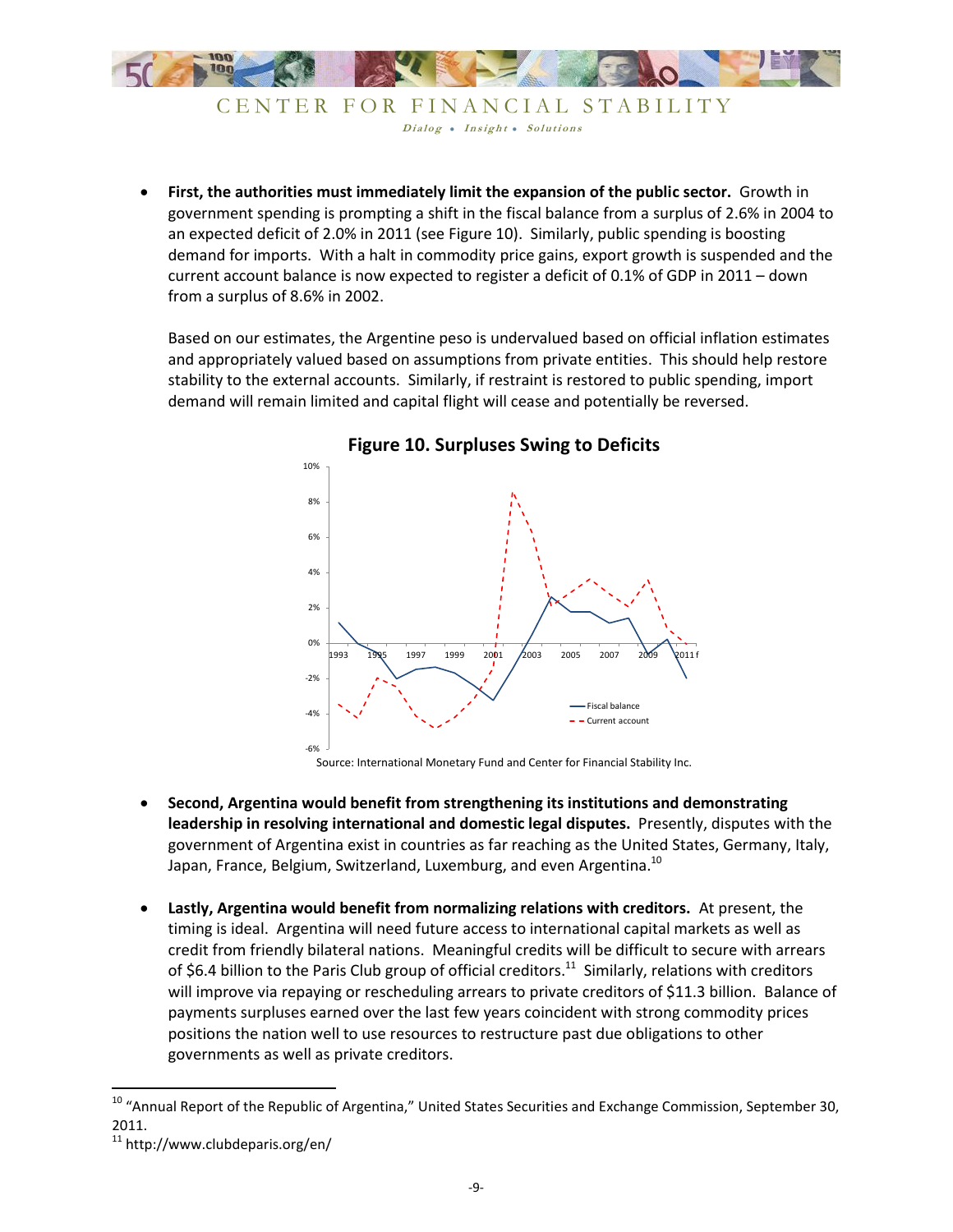

CENTER FOR FINANCIAL STABILITY Dialog . Insight . Solutions

Argentina has the financial wherewithal to make a down-payment on prior obligations. For example, total past due credits of \$17.7 billion represent just over two months of import coverage – which readily exists in the \$50 billion in foreign exchange reserves. To be sure, the Republic would not be compelled to whittle reserve coverage by even close to 2 months of import coverage to restore credibility. Nonetheless, substantial capacity exists to normalize relations with creditors for Argentina and to move on.

**Normalization of relations with creditors is vital for growth especially in the new era of inevitable future sovereign defaults and debt restructurings. Quite simply, nations that maintain favorable relations within the international economic system perform better during good and bad times.** Nations outside of the system, perform worse in all times. The examples of Chile and Ecuador during Brady debt negotiations immediately surface. Chile last restructured its debt in 1988. Negotiations began in May and concluded fairly for debtors and creditors in August of the same year.<sup>12</sup> In contrast, Ecuador suspended payments on interest in 1987 negotiated with creditors between 1988 and 1995 finally reaching a Brady deal and subsequently defaulting in 1999. $^{13}$  Since 1988, growth has averaged 5.4% in Chile and 3.5% in Ecuador. To be sure, liability management alone does not make growth, but it helps.

There is more to the story than simply growth differences from varying debt management strategies. During the Brady negotiations, Ecuador was a relatively small debtor and not of systemic importance. In other words, private and official creditors were firmer with Ecuador and more likely to withhold credit from the nation to set an example for larger debtor nations. **Today, Argentina risks slipping into the position once occupied by Ecuador and bearing the wrath of bilateral nations willing to restrain credit in a potential future time of need.** As the specter of larger European defaults and restructurings loom, Argentina can readily be made the example to avoid precedent setting behavior. **This would starve the nation from medium term credits as well as potentially vital trade lines during the next few years when maturing principal repayments mount.**

**Challenges for the US remain severe. One needs to look no further than the Standard & Poor's downgrade of the US sovereign credit below the coveted AAA rating for the first time in 70 years as evidence that serious structural shifts are beginning to adversely impact the structural integrity of the US economy and for that matter the nation's long-term growth prospects.**

**Time is of the essence for the implementation of a self-developed and self-directed comprehensive program to restore the damage from a credit downgrade and reverse an unsustainable course in public spending.** First, a medium to long term program would prioritize a move toward fiscal equilibrium with immediate and credible measures to put the fiscal balance on a path toward sustainability.<sup>14</sup> Second, debt management would need to take advantage of market demand for long

 $\overline{\phantom{a}}$ 

<sup>&</sup>lt;sup>12</sup> Arteta, Carlos and Galina Hale, "Sovereign Debt Crises and Credit to the Private Sector" Board of Governors of the Federal Reserve System – December 15, 2006.

<sup>&</sup>lt;sup>13</sup> Sturzenegger, Federico and Jeromin Zettelmeyer, "Debt Defaults and Lessons from a Decade of Crises," MIT Press, 2006.

 $14$  Hering, Susan and Lawrence Goodman, "Budget Solutions: Then and Now," Center for Financial Stability – July 19, 2011.